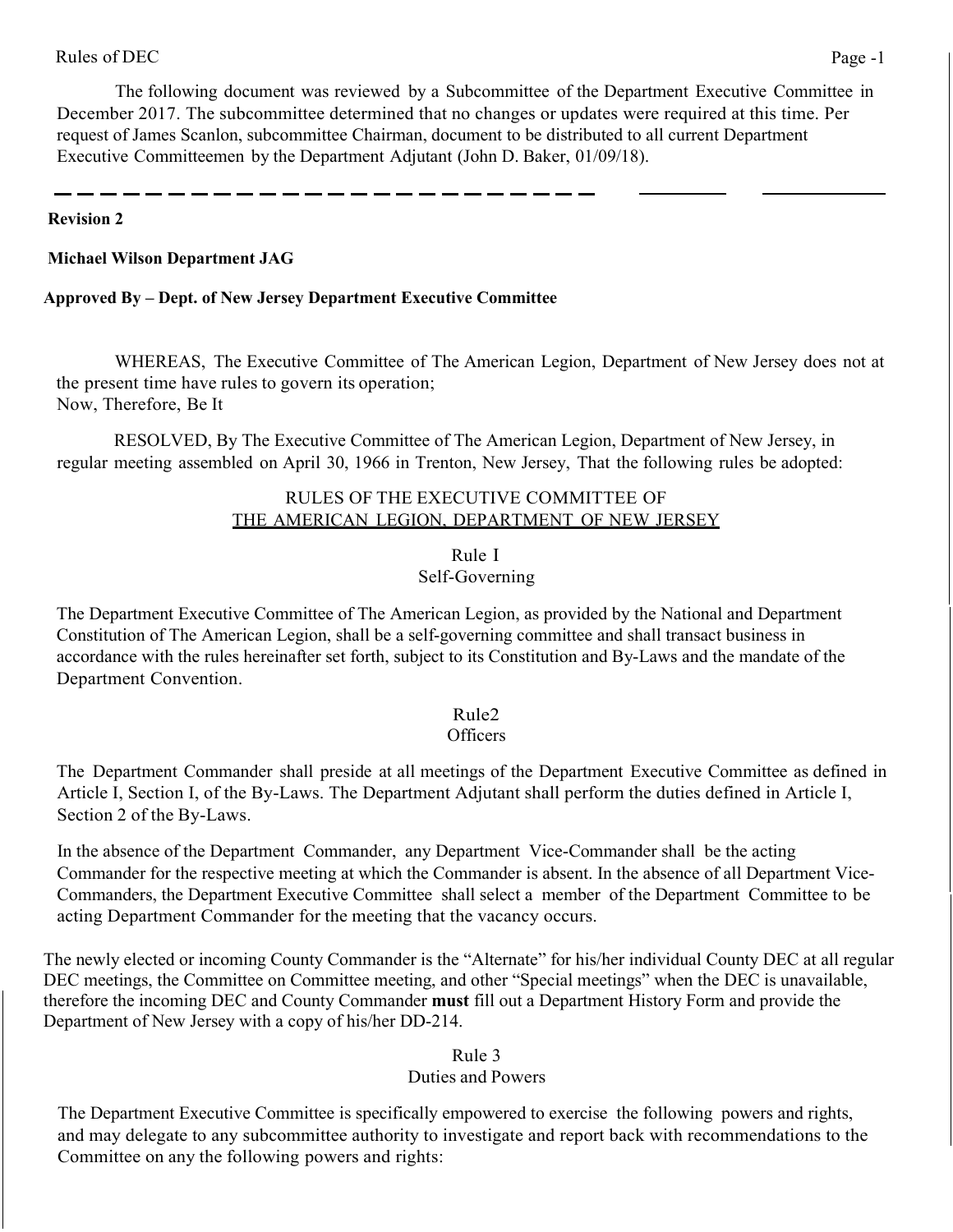Rules of DEC Page -2

- a. To make decisions on all matters executive or administrative.
- b. To determine the number of members of **all** Department Committees and/ subcommittees created by the Department Commander not in conflict with the Constitution and By-Laws of the Department and to ratify the appointments made by the Department Commander. Such Committees or Subcommittees of the Department Executive Committee shall receive full instructions from the Department Executive Committee by resolution specifying their purpose, scope, function and authority.
- c. Upon any report made to the Department Executive Committee by any Committee or Subcommittee of the Department Executive Committee and containing any recommendations as to further conduct or as to future policy of matters within their scope, the receiving, accepting or approval of such report shall not mean the adoption of such recommendations, and each specific recommendation as to future conduct or future policy shall be embodied in a separate resolution for the consideration and action of the Department Executive Committee.
- d. Recommendations by the Department Executive Committee that have been approved by said committee shall be disbursed by the County DEC to the County Commander to be disbursed to the Posts within their respective county. It shall be the County DEC that follows up with the County Commander that the Department Executive Committee recommendations have been passed along to the respective Posts within their County.
- e. To make decisions when necessary, relative to expenditures for which appropriations have been made by the Department Executive Committee and to make emergency appropriations necessary to implement action by the Department Executive Committee.
- f. To make appropriations, from funds not otherwise appropriated, of such additional amounts as may be recognized as emergency requirements.
- g. To explore matters requiring the attention of the Department Executive Committee and offer recommendations thereon to the Department Executive Committee.
- h. To advise the Department Officers or the Department Committees with regard to problems arising in the performance of their duties or functions.
- i. In general, to perform between Conventions any and all actions necessary and consistent with the exercise of administrative power by the Department Executive Committee.

Rule 4

## Power of the Committee over Its Members

a. If a quorum is not present, the Department Commander may order a call of the Department Executive Committee and send for the absentees provided such absentees are known to be within the city where the meeting is held.

### Rule 5

### Decorum

- a. No member of the Department Executive Committee or other persons except the Department Adjutant and his Assistants, shall visit or remain by the Adjutant's table while the yeas or nays are being called or counted.
- b. No member shall speak more than twice upon the same subject without leave of the Department Executive Committee; nor more than once until every member choosing to speak shall have spoken.
- c. While the Department Commander is reporting or putting a question, none shall enter into private discussions, read, stand up, walk into, out of, or across the Executive Committee room.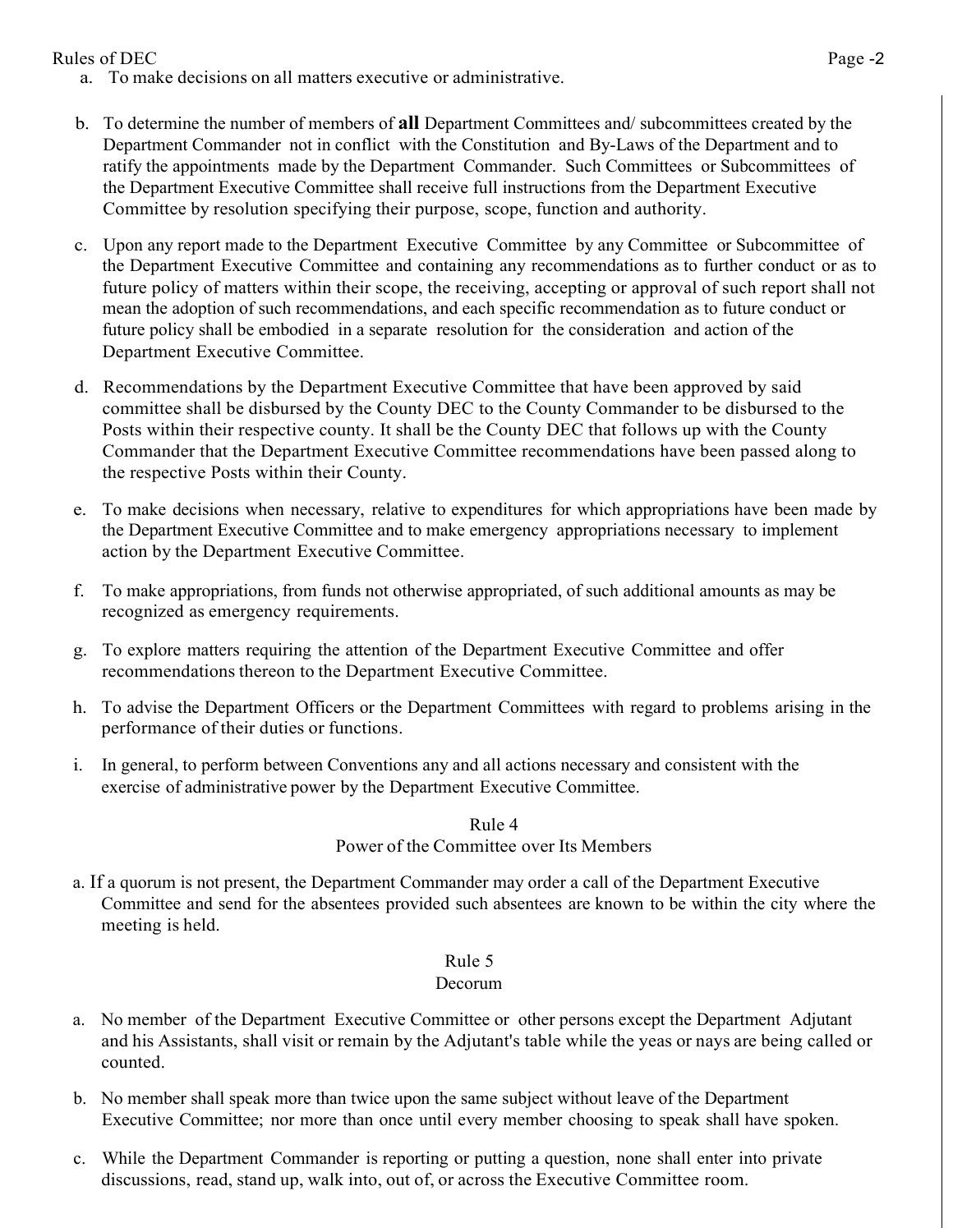Rules of DEC Page -3 d. No question shall be debated until it has been propounded by the chair and then the mover shall have the right to explain his views, in preference to any other member.

(Rule 5 -Decorum *I* Cont'd.)

- e. While the Department Commander is putting the questions, any member who has not spoken before to the matter may speak to the question before the negative is put.
- f. During any debate, any Executive Committeeman, though he has spoken to the matter, may arise and speak to the orders of the Department Executive Committee, if they be transgressed, in case the Department Commander does not; but if the Department Commander stands up at any time, he is first to be heard.
- g. Whenever the Executive Committeeman and the Alternate Executive Committeeman from any County shall be absent from any meeting of the Department Executive Committee, the courtesy of the floor may be granted to an accredited representative of the County not represented, provided, however, that the right to vote shall not be transferred or delegated.
- h. Whenever a division of vote is to be determined on any questions before the Department Executive Committee, the Presiding Officer may determine division by:
	- 1. Viva Voce vote, with right of recourse to a "teller vote" or "Roll Call vote" as hereinafter provided.
	- 2. A teller vote whereby the yeas and nays may be counted by a rising vote with recourse to a roll call vote as hereinafter provided.
	- 3. A roll call vote may be directed by the Presiding Officer to determine a division of vote on any question. Roll Call vote shall be taken upon the request of three members.
	- 4. On any Viva Voce vote or teller vote, any member of the Executive Committee shall have his vote recorded upon request.

# Rule6

# Committee of the Whole

- a. When the Department Executive Committee shall resolve itself in to the Committee of the Whole, the Presiding Officer shall leave the chair and appoint a chairman to preside over the Committee of the Whole.
- b. The Committee of the Whole shall consider and report on such subjects as may be submitted to it by the Department Executive Committee of the Whole, so far as they are applicable, except the rule limiting the time of speaking, concerning the previous question, and taking the yeas and nays. The proceedings in the Committee of the Whole shall not be recorded on the Minutes of the Department Executive Committee, excepting so far as they are reported to the Department Executive Committee by the Chairman of the Committee of the Whole.

# Rule7

# Order of Business

The order of business of the Department Executive Committee shall be:

(I) Post of Colors. (2) The Invocation. (3) Preamble. (4) Call the Roll. (5) Approve the minutes of the former meeting. (6) Dispose of letters or communications. (7) Receive reports from Officers of The American Legion. (8) Receive reports from the Committees, Subcommittees of the Executive Committee. (9) Receive resolutions, motions, and petitions. (I 0) Act upon unfinished business. (11) Appointment of members of standing Committees, Subcommittees of the Executive Committee. (12) New Business. (13) Good of the Legion. (14) Benediction. (15) Retirement of Colors.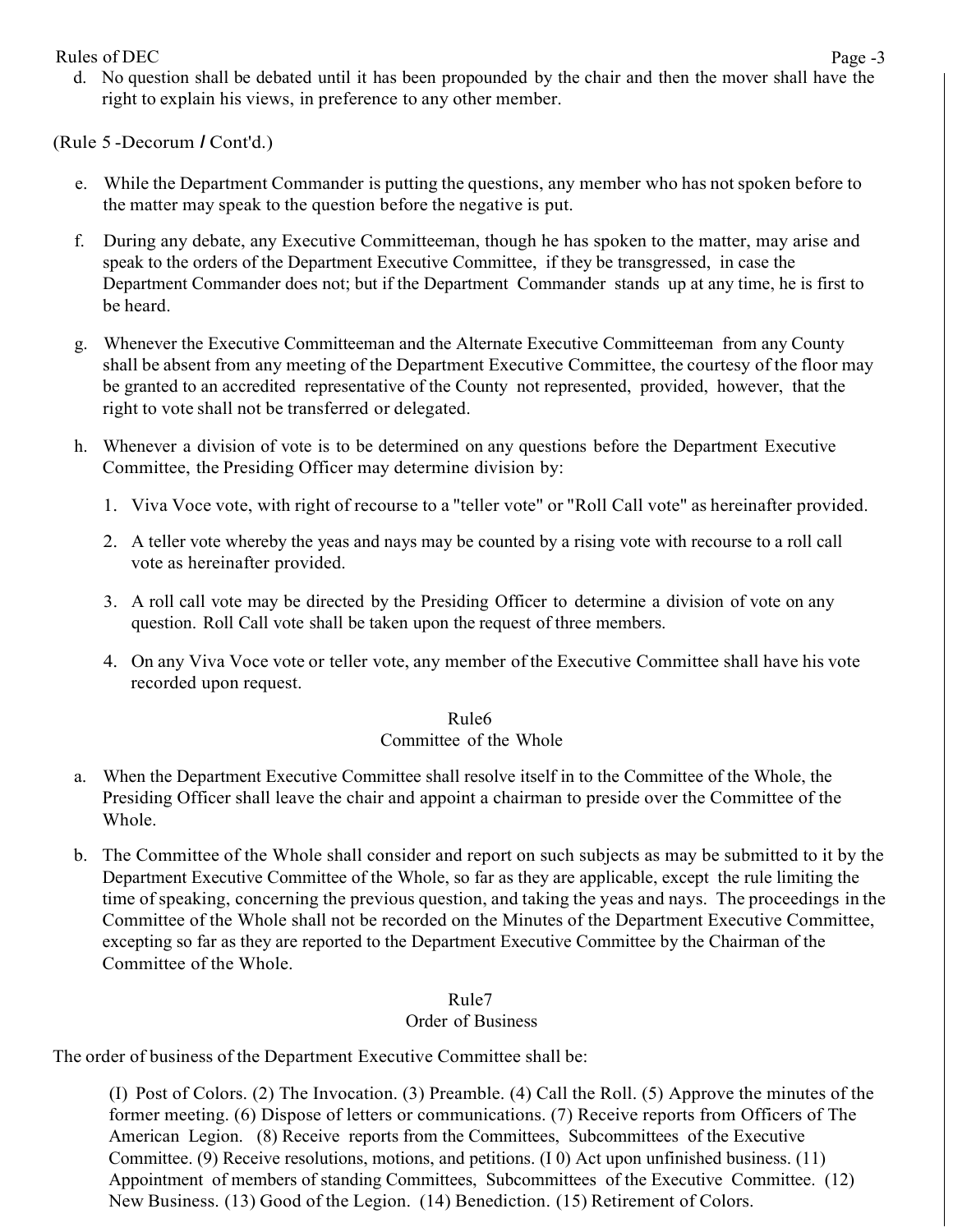# Rule 8

# Fiscal Policy

All matters of business affecting the fiscal policy of the Department outside the scope of mandates of the Department Conventions, including the making, cancellation, abrogation or modification of any contract to which the Department is a party, shall be considered and acted upon in accordance with the provision of Rule 3C.

# Rule9

# Procedure

- a. Letters and communications addressed to the Department Executive Committee or to the Department Commander, the Department Adjutant or any Department Officers and by them referred to the Department Executive Committee shall be read (or published to the members if such be of import) by the Department Adjutant. Such letters or communications shall be disposed ofin one of the following ways:
	- 1. By a motion to accept. Such motion shall have the effect of approving the subject matter and should include specific instructions for further disposition, i.e., by directions to the Commander, Adjutant or other proper Officer; by reference to an appropriate Committee or other proper instruction.
	- 2. By a motion to receive and file. Such motion shall denote neither approval nor disapproval of the subject matter and shall require no action on the part of the Department Officers or others beyond a formal reply should such be required.
	- 3. By a motion to reject or decline. Such motion shall mean disapproval and should include specific instructions for further disposition as contemplated in paragraph 1 above.
- b. Reports of Committees or Subcommittees of the Department Executive Committee shall be received and shall then be subject to disposition on the following motions:
	- I. To approve the report. Such action shall constitute approval of the statements made in the report subject to the procedure outlined in Rule 3C of the rules of this committee.
	- 2. To receive and file the report. Such action shall constitute only a routine disposition of the report.
	- 3. To re-commit the report. Such action shall return the report to the Committee or Subcommittee for further study and report may be accompanied by specific instructions.
	- 4. To commit the report to a special Subcommittee of the Department Executive Committee. Such action shall contemplate specific study and such Subcommittee shall return the report with recommendations.
	- 5. To commit to the Committee of the Whole. Upon adoption of such motion the Department Executive Committee shall resolve itself into a Committee of the Whole and may thereafter alter or amend the report in whole or in part. The results of such action, however, shall again be submitted to the Department Executive Committee for final disposition.

A negative vote on Motion 1 shall automatically cause the report to be received and filed.

- c. Any members of the Department Executive Committee shall be privileged to present a resolution in his own right in any of the following ways:
	- 1. Under a proper order of business, in which case the subject matter thereof shall be germane.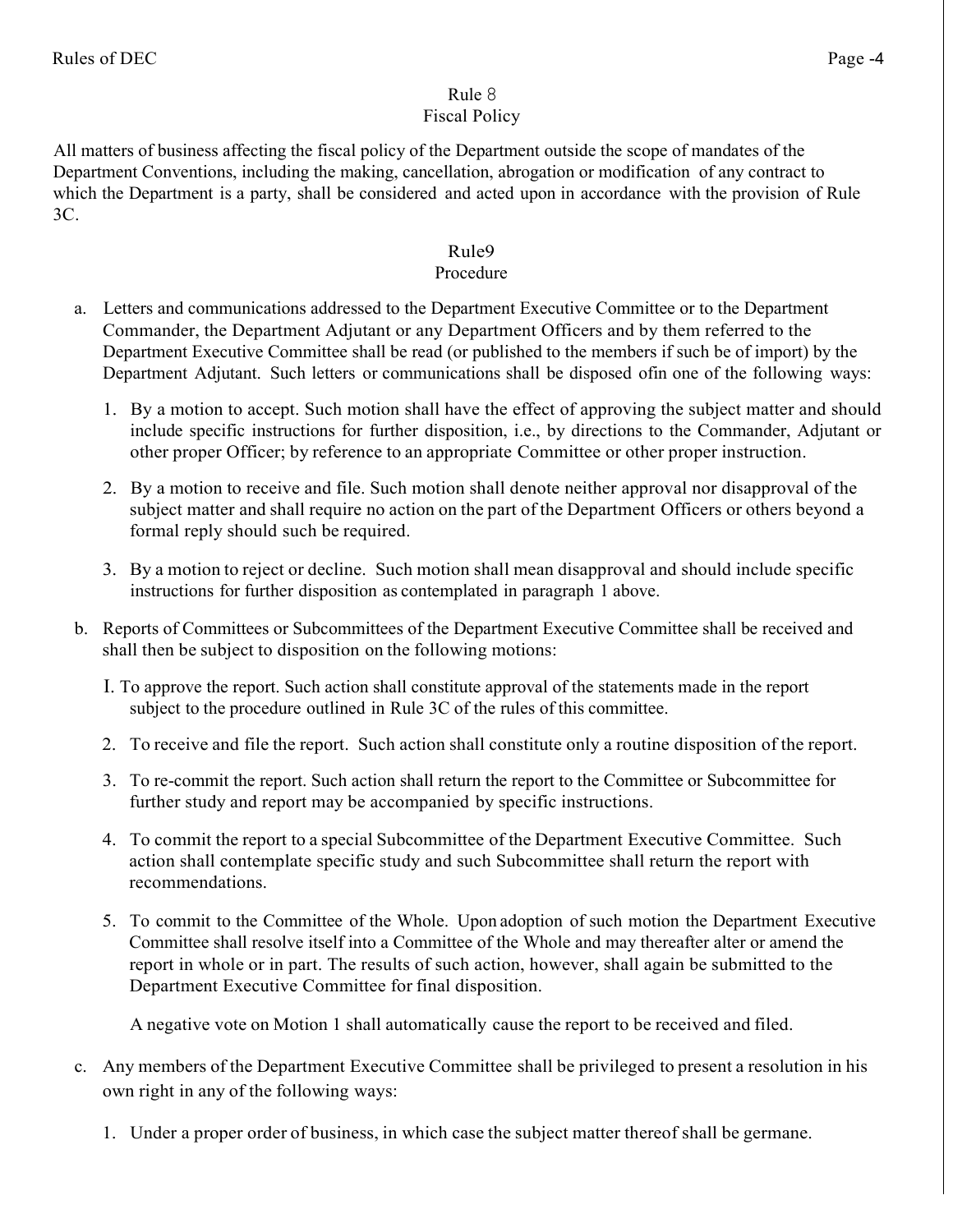## (Rule 9 - Procedure / Cont'd.)

- 2. Under new business.
- 3. Upon unanimous consent of the Department Executive Committee at an appropriate interval in the order of business.
- 4. Under a suspension of the rules.
- d. Matters emanating from the Counties, Posts or from other sources and from The American Legion Auxiliary shall be defined and classified as:
	- 1. LEGION SPONSORED MATTERS
		- a) Resolutions of properly constituted American Legion organization, to wit: Posts and intermediate bodies (which have been approved by their County Convention or County Executive Committee), Department Executive Committee, or Department Convention.
		- b) Official communications or directives of the Department Commander.
		- c) Official communications of Department Officers of The American Legion.

# 2. OFFICIAL MATTERS

Official matters are those which originate with The American Legion Officers or Officials such as Commander or other officers of Posts, Intermediate bodies, County or President of the Department organization of The American Legion Auxiliary.

# 3. GENERAL MATTERS

General matters are those which originate with individual members of The American Legion, individual citizens or as a result of communications from organizations or their officials not affiliated with The American Legion or from agencies of Government. Such matters shall be disposed of as follows:

Whenever matters or communications are received at Department Headquarters of The American Legion, the Department Adjutant shall analyze the subject and take action with the provision that any action taken by the Department Adjutant shall be reported to the Department Commander.

- a.) Determine, in accordance with his good judgment, whether or not such matter or communication is basically administrative in nature, and if so, refer the matter to the appropriate Administrator, Director or Executive for disposition.
- b.) Ifin the judgment of the Department Adjutant the subject matter be primary in concern to or related to a program or function of the Department Committees, he shall refer the same to the appropriate Committee for action or for consideration by the Committee looking toward presentation to the Department Executive Committee.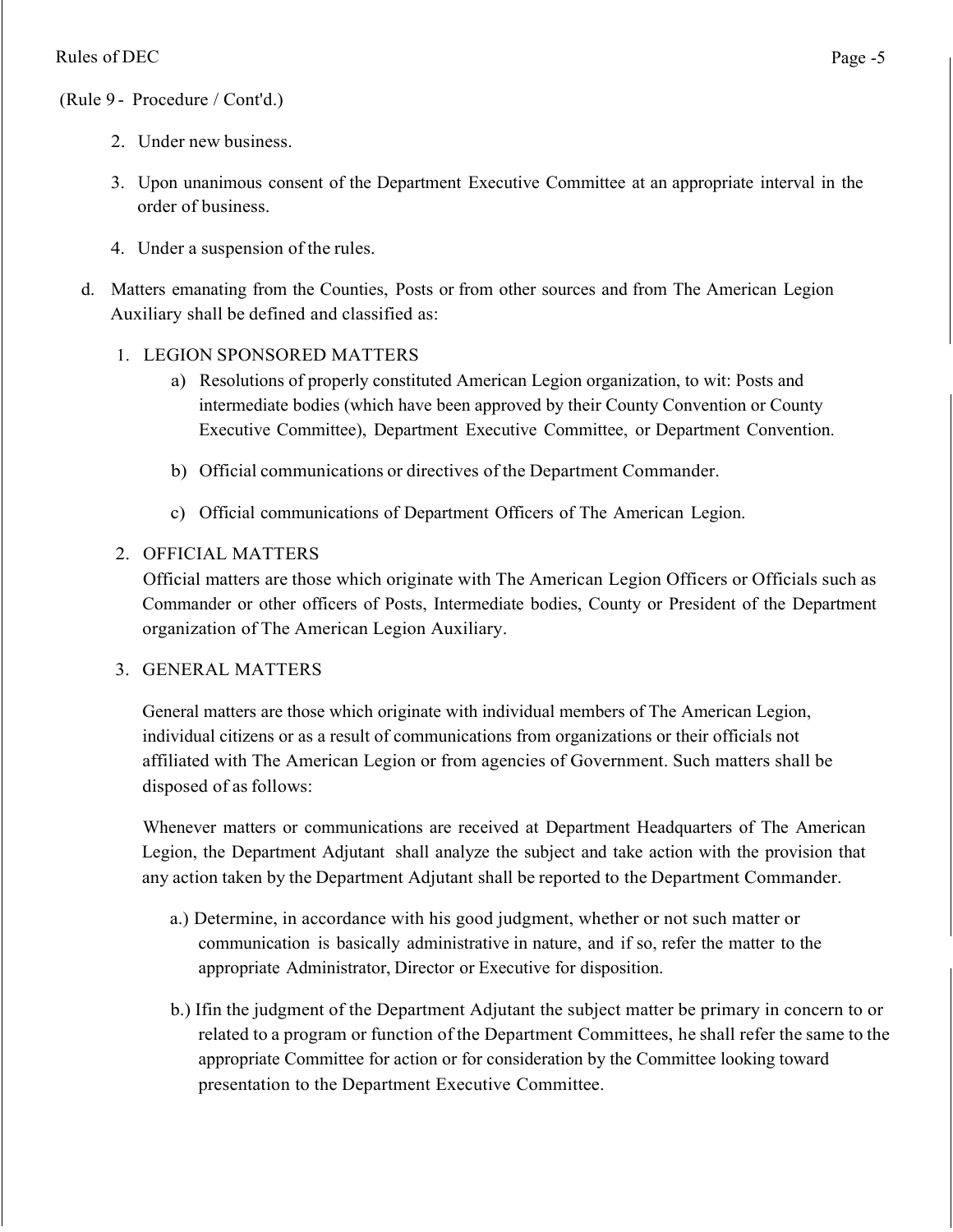#### (Rule 9-Procedure, item D / Cont'd.)

- c.) Matters which do not fall within the above classification or which in the opinion of the Department Commander or Department Adjutant involve questions of organizational policy of sufficient importance to be considered directly by the Department Executive Committee shall be referred to the Revised Legion Program Committee of the Department Executive Committee for disposition.
- d.) The Department Adjutant shall keep and maintain a register of all matters officially received from a County (i.e., from a County Convention, County Executive Committee) or sponsored by an Executive Committeeman, referred to a committee, and shall report these referrals to the Department Executive Committee in written form at the regular meeting of the Department Executive Committee in order that the Executive Committeemen from the respective counties shall be informed of the referrals previously made concerning matters which originate within their respective counties. This register will be continuous from meeting to meeting and continue to list a subject once placed thereon until it is reported as concluded.
- e.) Department Committees when submitting their reports to the Department Executive Committee shall include therein a record of the disposition of all matters previously referred to them and shall designate each by its register number if in that category.

Resolutions referred to Committees and upon which such Committee shall have acted in an administrative or in such other mauner or shall satisfy the reason of the resolution need only be reported to the Department Executive Committee as to disposition. Resolutions referred to Committees for study and report and referred by such committees to the Department Executive Committee for final action shall be filed with the Policy Committee.

# Rule 10 Form of Resolution

a. Resolutions which shall be offered as the direct action of the Department Executive Committee shall be prepared in appropriate form containing such informative preamble in the form of "Whereas" followed by statements of fact and shall conclude with a resolving clause or clauses which shall specifically set forth what statement or declaration is to review action of the Department Executive Committee. Such Resolutions or clauses shall contain the following leading language:

"Resolved, By The Department Executive Committee of The American Legion in regular (or special) meeting assembled in Trenton, N.J. (or other place), on (date or dates) that, etc... and Be It

"Further Resolved, That, etc."

b. Resolution of County Conventions or County Executive Committees shall be similarly acted upon by the Department Executive Committee in the form of a final Resolving clause as:

"And Be It Resolved, by the Department Executive Committee in regular (or special) meeting assembled in Trenton, N.J. (or other place), in (date or dates) That, etc."